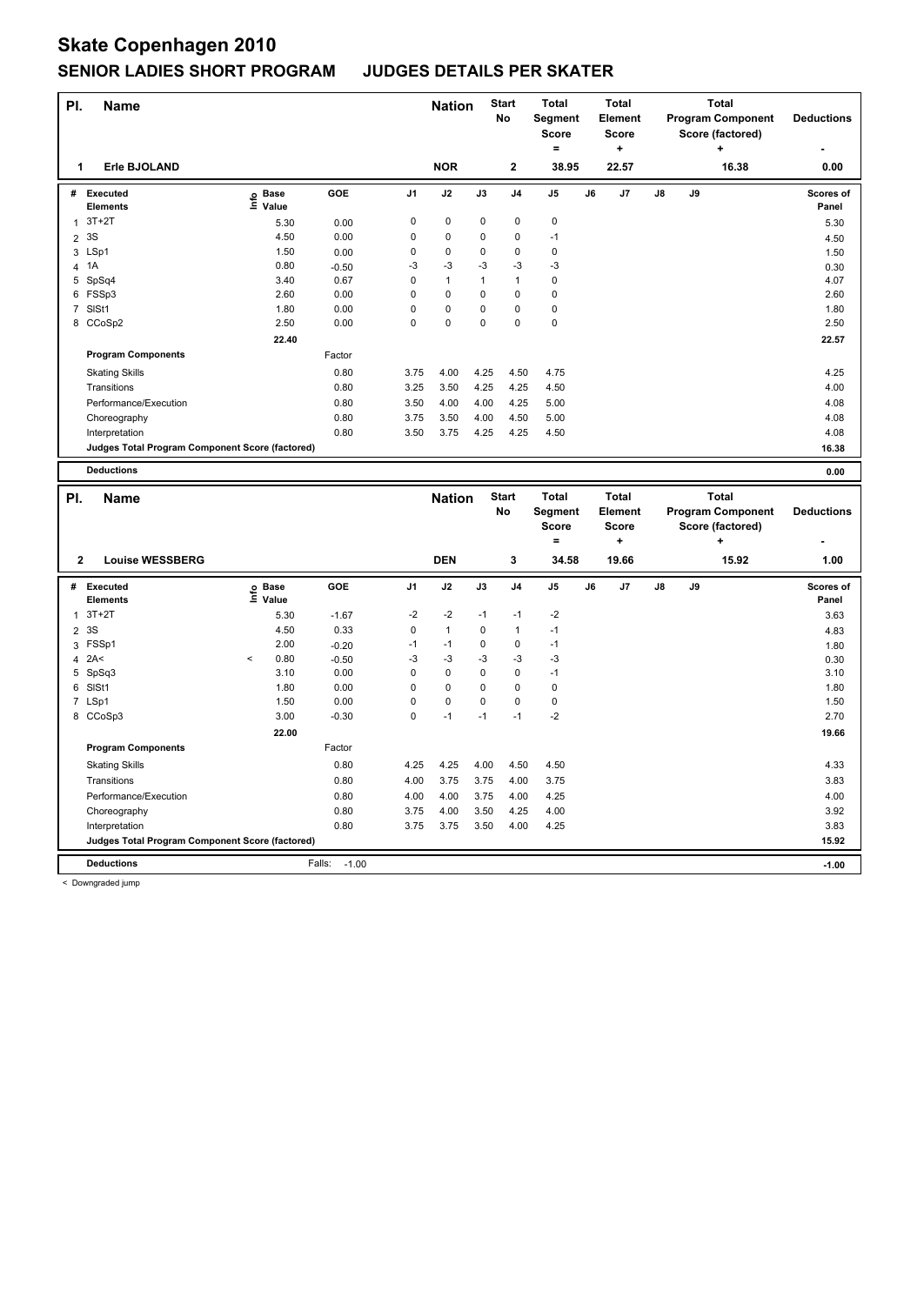## **Skate Copenhagen 2010 SENIOR LADIES SHORT PROGRAM JUDGES DETAILS PER SKATER**

| PI.          | <b>Name</b>                                     |                              |                   |                |              | <b>Nation</b> | <b>Start</b><br>No | <b>Total</b><br>Segment<br><b>Score</b><br>۰ | <b>Total</b><br>Element<br>Score |                | <b>Total</b><br><b>Program Component</b><br>Score (factored) |    | <b>Deductions</b> |                    |
|--------------|-------------------------------------------------|------------------------------|-------------------|----------------|--------------|---------------|--------------------|----------------------------------------------|----------------------------------|----------------|--------------------------------------------------------------|----|-------------------|--------------------|
| 3            | <b>Maria Lykke KRISTENSEN</b>                   |                              |                   |                | <b>DEN</b>   |               | 5                  | 32.46                                        |                                  | ٠<br>17.60     |                                                              |    | ÷<br>15.86        | 1.00               |
| #            | Executed<br><b>Elements</b>                     | <b>Base</b><br>١nfo<br>Value | GOE               | J <sub>1</sub> | J2           | J3            | J <sub>4</sub>     | J <sub>5</sub>                               | J6                               | J <sub>7</sub> | $\mathsf{J}8$                                                | J9 |                   | Scores of<br>Panel |
| $\mathbf{1}$ | 3T<                                             | $\,<\,$<br>1.30              | $-1.00$           | $-3$           | $-3$         | -3            | $-3$               | -3                                           |                                  |                |                                                              |    |                   | 0.30               |
|              | 2 S+COMBO                                       | 0.00                         | 0.00              | ٠              |              |               |                    |                                              |                                  |                |                                                              |    |                   | 0.00               |
| 3            | 2A                                              | 3.50                         | 0.00              | 0              | $\mathbf 0$  | $\Omega$      | 0                  | 0                                            |                                  |                |                                                              |    |                   | 3.50               |
|              | 4 CCoSp4                                        | 3.50                         | 0.50              | 1              | $\mathbf{1}$ | 1             | -1                 | $\overline{2}$                               |                                  |                |                                                              |    |                   | 4.00               |
| 5            | FSSp3                                           | 2.60                         | 0.00              |                | 0            | 0             | 0                  | 0                                            |                                  |                |                                                              |    |                   | 2.60               |
| 6            | SISt <sub>2</sub>                               | 2.30                         | 0.00              | 0              | $\mathbf 0$  | 0             | $\mathbf 0$        | $\pmb{0}$                                    |                                  |                |                                                              |    |                   | 2.30               |
| 7            | SpSq4                                           | 3.40                         | 0.00              | 0              | $\mathbf 0$  | 0             | $\overline{1}$     | $\pmb{0}$                                    |                                  |                |                                                              |    |                   | 3.40               |
|              | 8 LSp1                                          | 1.50                         | 0.00              | $-1$           | $\mathbf 0$  | 0             | 0                  | $\pmb{0}$                                    |                                  |                |                                                              |    |                   | 1.50               |
|              |                                                 | 18.10                        |                   |                |              |               |                    |                                              |                                  |                |                                                              |    |                   | 17.60              |
|              | <b>Program Components</b>                       |                              | Factor            |                |              |               |                    |                                              |                                  |                |                                                              |    |                   |                    |
|              | <b>Skating Skills</b>                           |                              | 0.80              | 4.00           | 3.75         | 4.25          | 4.25               | 4.50                                         |                                  |                |                                                              |    |                   | 4.17               |
|              | Transitions                                     |                              | 0.80              | 3.50           | 3.50         | 4.25          | 4.00               | 4.00                                         |                                  |                |                                                              |    |                   | 3.83               |
|              | Performance/Execution                           |                              | 0.80              | 3.50           | 3.75         | 4.00          | 3.75               | 5.00                                         |                                  |                |                                                              |    |                   | 3.83               |
|              | Choreography                                    |                              | 0.80              | 3.25           | 3.50         | 4.25          | 4.00               | 4.25                                         |                                  |                |                                                              |    |                   | 3.92               |
|              | Interpretation                                  |                              | 0.80              | 3.25           | 3.75         | 4.25          | 4.25               | 4.50                                         |                                  |                |                                                              |    |                   | 4.08               |
|              | Judges Total Program Component Score (factored) |                              |                   |                |              |               |                    |                                              |                                  |                |                                                              |    |                   | 15.86              |
|              | <b>Deductions</b>                               |                              | Falls:<br>$-1.00$ |                |              |               |                    |                                              |                                  |                |                                                              |    |                   | $-1.00$            |

< Downgraded jump

| PI.            | <b>Name</b>                                     |         | <b>Nation</b>              |         | <b>Start</b><br><b>Total</b><br>No<br>Segment<br>Score<br>$\equiv$ |             |          | Total<br>Element<br><b>Score</b><br>÷ |                | Total<br><b>Program Component</b><br>Score (factored) | <b>Deductions</b> |               |    |       |                    |
|----------------|-------------------------------------------------|---------|----------------------------|---------|--------------------------------------------------------------------|-------------|----------|---------------------------------------|----------------|-------------------------------------------------------|-------------------|---------------|----|-------|--------------------|
| 4              | Signe Hygum JAKOBSEN                            |         |                            |         |                                                                    | <b>DEN</b>  |          | 1                                     | 27.84          |                                                       | 13.30             |               |    | 14.54 | 0.00               |
| #              | Executed<br><b>Elements</b>                     |         | e Base<br>E Value<br>Value | GOE     | J <sub>1</sub>                                                     | J2          | J3       | J <sub>4</sub>                        | J <sub>5</sub> | J6                                                    | J <sub>7</sub>    | $\mathsf{J}8$ | J9 |       | Scores of<br>Panel |
| $\mathbf{1}$   | 2A                                              |         | 3.50                       | 0.00    | 0                                                                  | 0           | 0        | 0                                     | 0              |                                                       |                   |               |    |       | 3.50               |
|                | 2 3S<+COMBO                                     | $\prec$ | 1.30                       | $-1.00$ | $-3$                                                               | $-3$        | -3       | $-3$                                  | $-3$           |                                                       |                   |               |    |       | 0.30               |
|                | 3 FSSp2                                         |         | 2.30                       | $-0.30$ | $-1$                                                               | $-1$        | $\Omega$ | $-1$                                  | $-2$           |                                                       |                   |               |    |       | 2.00               |
|                | 4 2F                                            | e       | 1.70                       | $-1.00$ | $-3$                                                               | $-3$        | $-3$     | $-3$                                  | $-3$           |                                                       |                   |               |    |       | 0.70               |
|                | 5 LSp1                                          |         | 1.50                       | 0.00    | 0                                                                  | $-1$        | 0        | 0                                     | 0              |                                                       |                   |               |    |       | 1.50               |
| 6              | SpSq                                            |         | 0.00                       | 0.00    | ٠                                                                  |             |          | $\overline{\phantom{a}}$              |                |                                                       |                   |               |    |       | 0.00               |
| $\overline{7}$ | SISt1                                           |         | 1.80                       | 0.00    | 0                                                                  | 0           | $\Omega$ | $\mathbf 0$                           | 0              |                                                       |                   |               |    |       | 1.80               |
| 8              | CCoSp4                                          |         | 3.50                       | 0.00    | 0                                                                  | $\mathbf 0$ | 0        | $\mathbf 0$                           | $-1$           |                                                       |                   |               |    |       | 3.50               |
|                |                                                 |         | 15.60                      |         |                                                                    |             |          |                                       |                |                                                       |                   |               |    |       | 13.30              |
|                | <b>Program Components</b>                       |         |                            | Factor  |                                                                    |             |          |                                       |                |                                                       |                   |               |    |       |                    |
|                | <b>Skating Skills</b>                           |         |                            | 0.80    | 3.50                                                               | 3.75        | 3.75     | 4.25                                  | 4.25           |                                                       |                   |               |    |       | 3.92               |
|                | Transitions                                     |         |                            | 0.80    | 3.25                                                               | 3.50        | 3.50     | 3.75                                  | 3.50           |                                                       |                   |               |    |       | 3.50               |
|                | Performance/Execution                           |         |                            | 0.80    | 3.50                                                               | 3.50        | 3.25     | 3.75                                  | 4.25           |                                                       |                   |               |    |       | 3.58               |
|                | Choreography                                    |         |                            | 0.80    | 3.00                                                               | 3.50        | 3.50     | 4.00                                  | 4.00           |                                                       |                   |               |    |       | 3.67               |
|                | Interpretation                                  |         |                            | 0.80    | 3.25                                                               | 3.50        | 3.25     | 3.75                                  | 3.75           |                                                       |                   |               |    |       | 3.50               |
|                | Judges Total Program Component Score (factored) |         |                            |         |                                                                    |             |          |                                       |                |                                                       |                   |               |    |       | 14.54              |
|                | <b>Deductions</b>                               |         |                            |         |                                                                    |             |          |                                       |                |                                                       |                   |               |    |       | 0.00               |

< Downgraded jump e Jump take off with wrong edge (long)